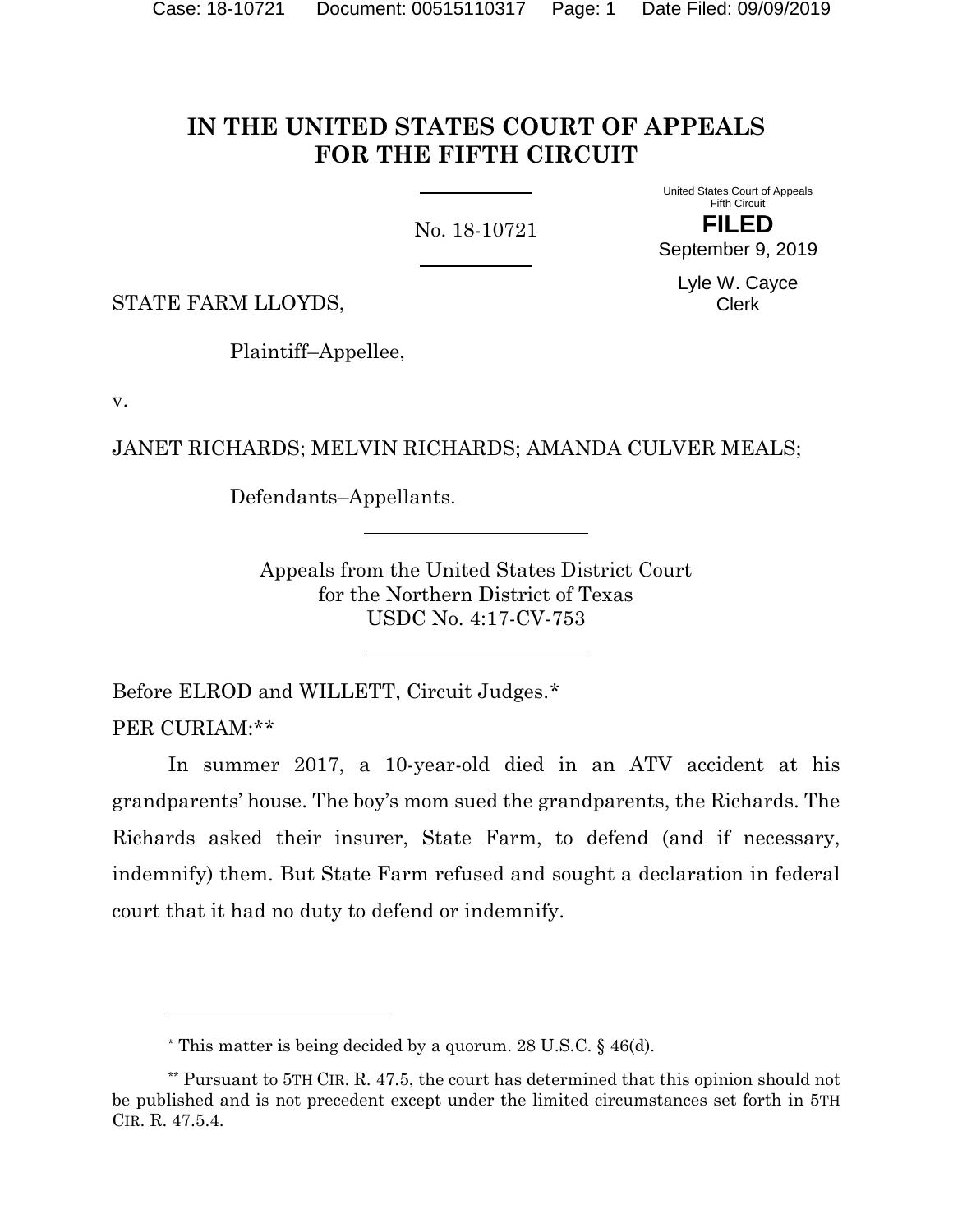In doing so, State Farm relied on extrinsic evidence. The Richards argued that the district court could not consider that evidence under Texas's eight-corners rule. This case thus involves important and determinative questions of Texas law, as to which there is no controlling Texas Supreme Court precedent. So we decline to make an *Erie* guess and instead certify questions to the Supreme Court of Texas.

**CERTIFICATION FROM THE UNITED STATES COURT OF APPEALS FOR THE FIFTH CIRCUIT TO THE SUPREME COURT OF TEXAS, PURSUANT TO ART. 5, § 3-C OF THE TEXAS CONSTITUTION AND RULE 58 OF THE TEXAS RULES OF APPELLATE PROCEDURE.**

# **TO THE SUPREME COURT OF TEXAS AND THE HONORABLE JUSTICES THEREOF:**

#### **I. STYLE OF THE CASE**

The style of the case is State Farm Lloyds, Plaintiff–Appellee, v. Janet Richards, Melvin Richards, and Amanda Culver Meals, Defendants– Appellants, in the United States Court of Appeals for the Fifth Circuit, on appeal from the judgment of the United States District Court for the Northern District of Texas, Fort Worth Division. Federal jurisdiction over the issues presented in this case is based on 28 U.S.C. § 1332.

#### **II. STATEMENT OF THE CASE**

Jayden Meals was killed in an all-terrain vehicle accident while under the temporary care of his grandparents, the Richards. Jayden's mother sued the Richards in Texas state court, essentially alleging they were negligent in failing to supervise and instruct Jayden. The Richards sought a defense from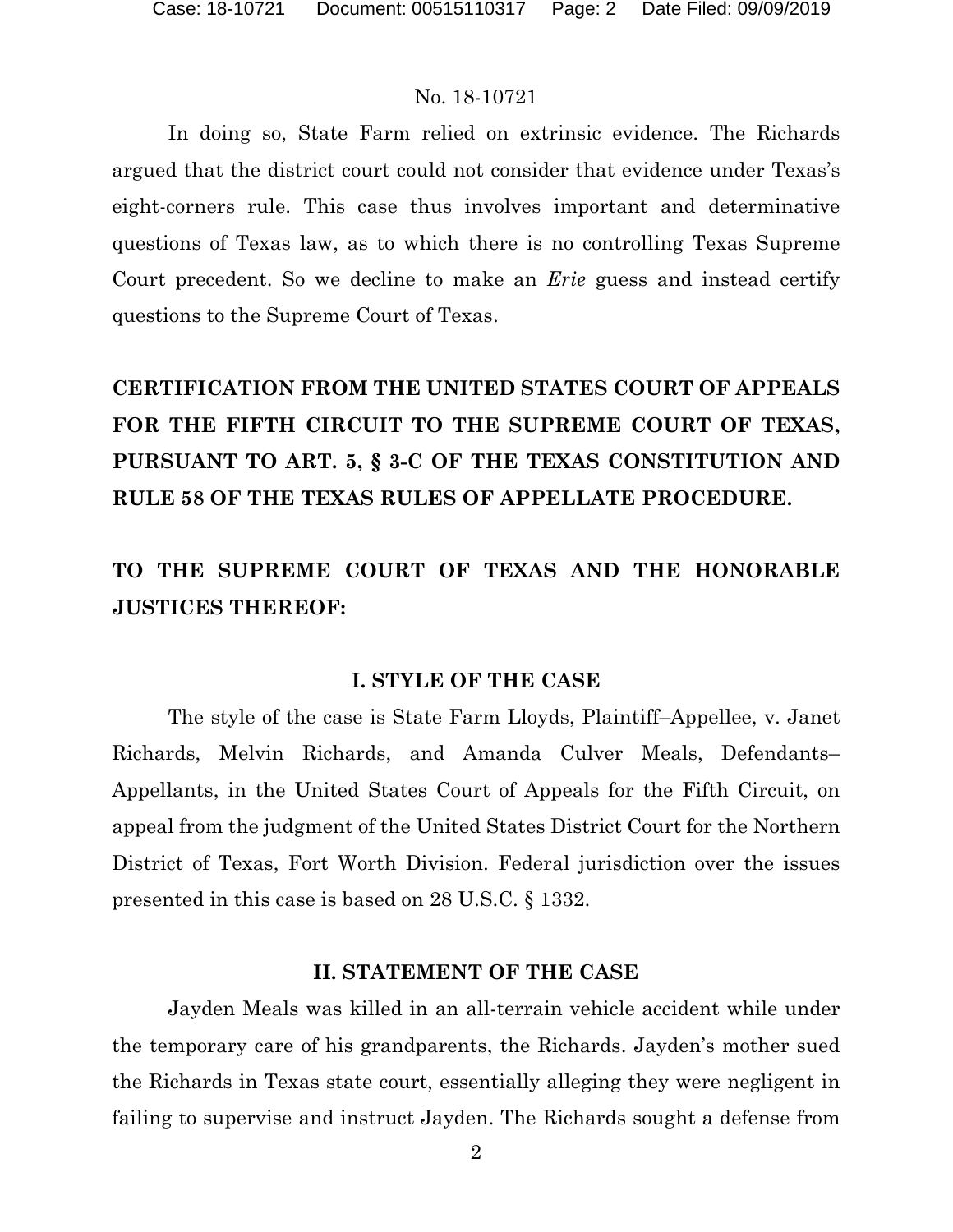State Farm Lloyds pursuant to their homeowner's insurance policy. That policy required State Farm to provide a defense against a suit for bodily injury.

Specifically, the insurance policy requires State Farm to provide a defense "[i]f a claim is made or a suit is brought against an insured for damages because of bodily injury . . . to which this coverage applies, caused by an occurrence."

State Farm initially defended this suit pursuant to a reservation of rights, but later sought a declaration that it had no duty to defend or indemnify the Richards. In a summary-judgment motion, State Farm argued that two exclusions barred coverage.

The first, the "motor-vehicle exclusion," exempts coverage for bodily injury "arising out of the . . . use . . . of . . . a motor vehicle owned or operated by or loaned to any insured." The policy defines "motor vehicle" to include an "all-terrain vehicle . . . owned by an insured and designed or used for recreational or utility purposes off public roads, *while off an insured location*." The policy defines "insured location" to mean "the residence premises." Thus, the policy excludes coverage for bodily injury arising from the use of an ATV while off the Richards' premises. In support of its summary-judgment motion, State Farm attached a vehicle crash report showing that the accident occurred away from the Richards' premises, as well as the Richards' admissions that the accident occurred off an insured location.

The other exclusion—the "insured exclusion"—excludes coverage for bodily injury to any insured "within the meaning of part a. or b. of the definition of insured." The policy defines "insured" to mean "you and, *if residents of your household*: a. your relatives; and b. any other person under the age of 21 who is in the care of a person described above." State Farm thus attached the Richards' admission that they were Jayden's grandparents, as well as an order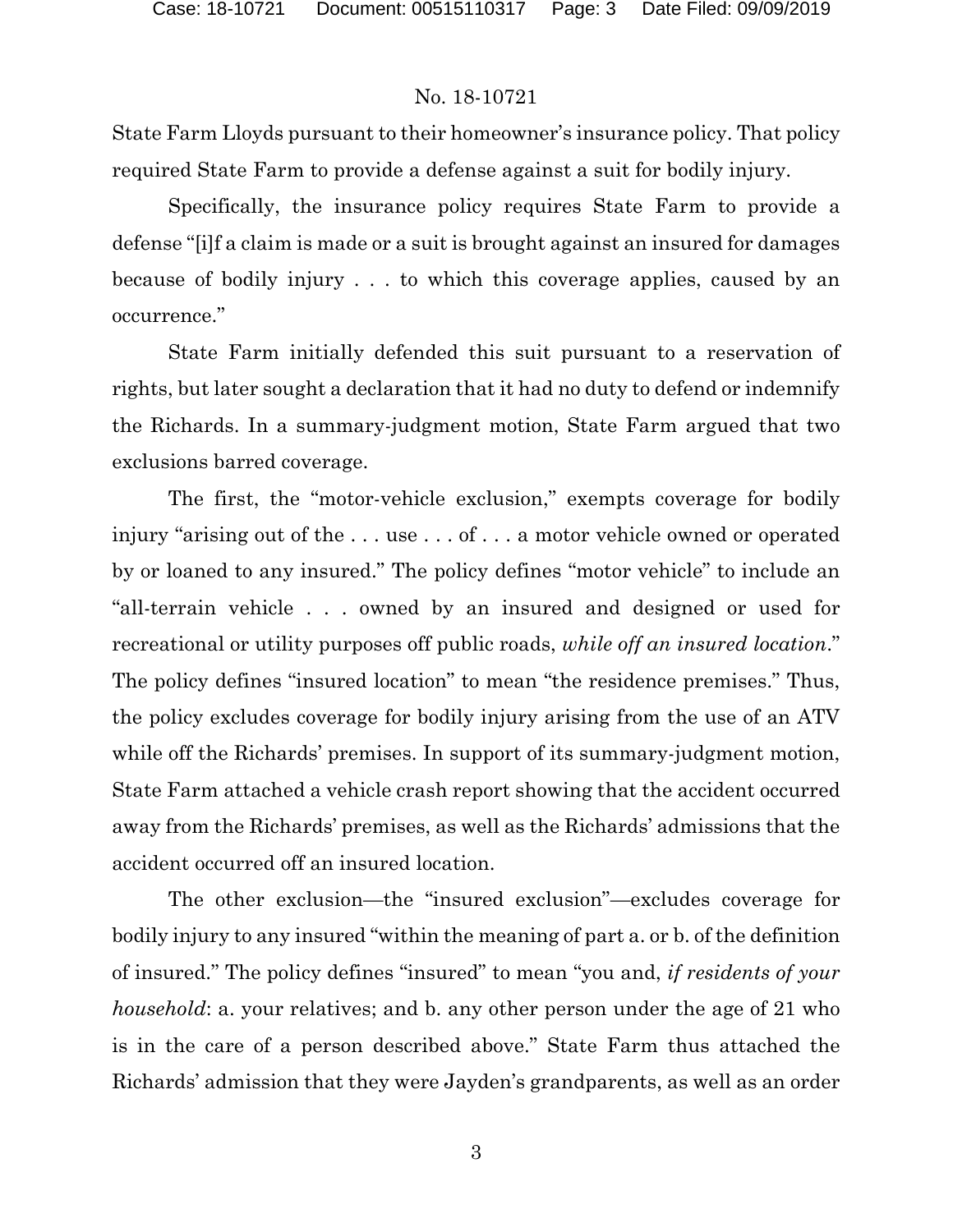from a SAPCR appointing them as joint-managing conservators in order to show that Jayden was a "resident of [the Richards'] household."

The parties filed cross summary-judgment motions. The Richards argued that, under Texas's eight-corners rule, State Farm could not rely on extrinsic evidence to prove up a policy exclusion. The district court disagreed and, finding that the extrinsic evidence satisfied both exclusions, granted summary judgment for State Farm.<sup>[1](#page-3-0)</sup> The district court also held that State Farm had no duty to indemnify.[2](#page-3-1)

According to the district court, the eight-corners rule does not apply if a policy does not include language requiring the insurer to defend "all actions against its insured no matter if the allegations of the suit are groundless, false or fraudulent."[3](#page-3-2) Because the district court concluded that State Farm's duty to defend in this case arose only if a suit was brought to which the coverage applies, it reasoned that extrinsic evidence was admissible to make that determination:

> [T]he policy at issue here is unlike those typically at issue in Texas cases where the duty to defend is defined more broadly than the duty to indemnify. Those cases, in which an insurance policy provides that the insurer must defend any suit brought against its insured "even if the allegations of the suit are groundless, false or fraudulent," rely upon the eight-corners or complaint-allegation rule to determine the duty to defend. *See Northfield Ins. Co. v. Loving Home Care, Inc.*, 363 F.3d 523, 528 (5th Cir. 2004); *GuideOne Elite Ins. Co. v. Fielder Rd. Baptist Church*, 197 S.W.3d 305, 308 (Tex. 2006). Pursuant to that rule, an insurer's duty to defend is determined by the allegations in the third-party plaintiff's pleadings and the language of the insurance policy at issue. Courts do not go outside the pleadings of the underlying suit except in narrow circumstances where the

<span id="page-3-2"></span><span id="page-3-1"></span><span id="page-3-0"></span><sup>1</sup> *State Farm Lloyds v. Richards*, No. 4:17-CV-753-A, 2018 WL 2225084, at \*3 (N.D. Tex. May 15, 2018).

 $2$  *Id.* at \*4–5.

<sup>3</sup> *Id.* at \*3.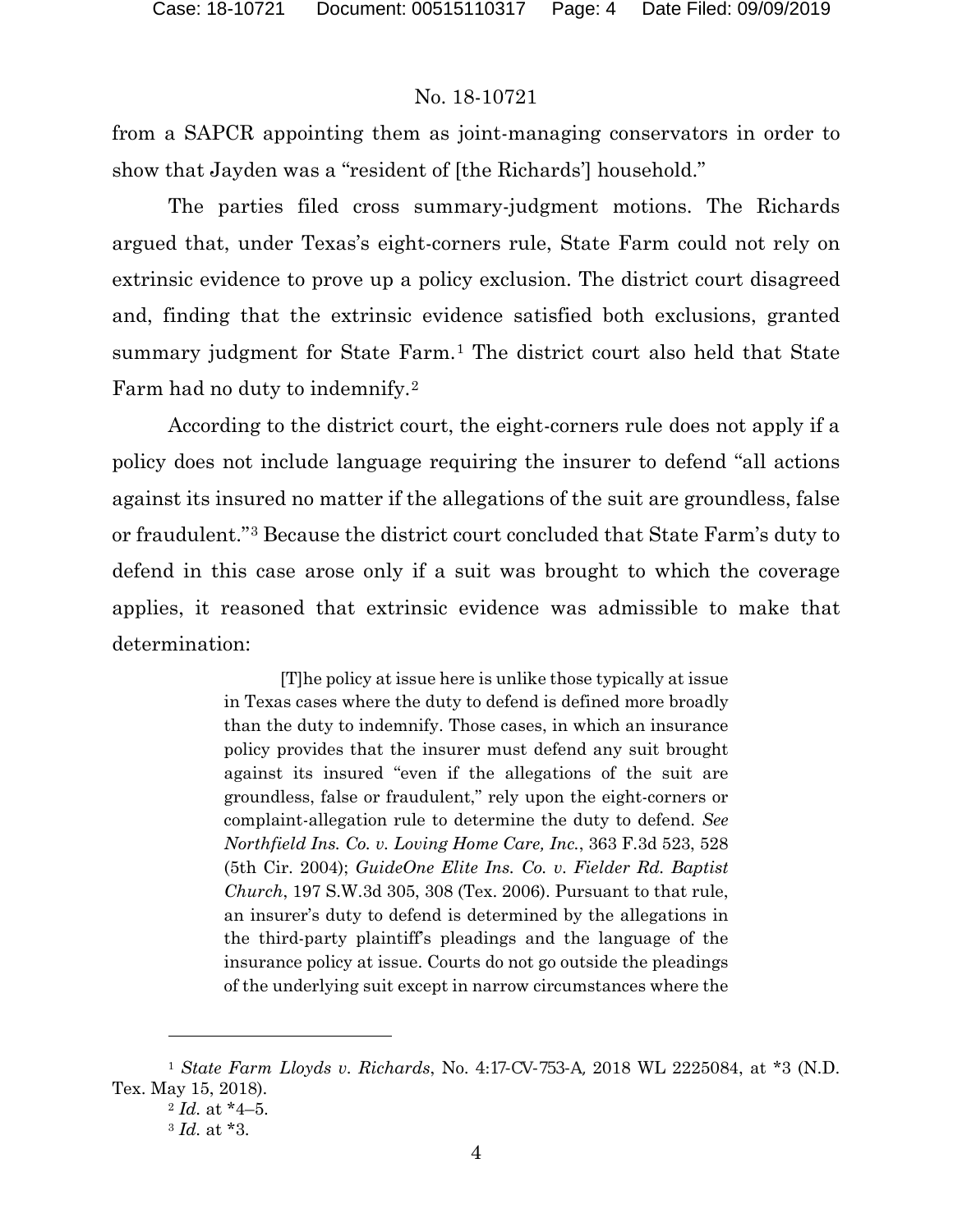court is determining a pure coverage question that may be determined by facts that do not contradict the merits of the underlying claim. *GuideOne*, 197 S.W.3d at 310.

In this case, the policy does not require plaintiff to defend all actions against its insured no matter if the allegations of the suit are groundless, false or fraudulent. Rather, the duty to defend arises only if suit is brought to which the coverage applies. Thus, the eight-corners rule is not applicable, *B. Hall Contracting, Inc. v. Evanston Ins. Co.*, 447 F. Supp. 2d 634, 645 (N.D. Tex. 2006), *rev'd on other grounds*, 273 F. App'x 310 (5th Cir. 2008), and plaintiff contends that the court can consider evidence outside Meals's pleading to determine whether the Richards's policy provides coverage for Meals's claims. Plaintiff does not contest the facts pleaded by Meals; rather, it says that additional facts show that there is no coverage.[4](#page-4-0)

State Farm makes no attempt to defend the district court's analysis.

The Richards and Meals appealed.

#### **III. LEGAL ISSUES**

This is a diversity suit, so Texas law controls. In determining Texas law, we first consider the final decisions of the Supreme Court of Texas.<sup>[5](#page-4-1)</sup> If the Texas Supreme Court hasn't pronounced an opinion on an issue, we may certify the question to the Texas Supreme Court.[6](#page-4-2) The Texas Constitution as well as the Texas Rules of Appellate Procedure—permit that court to "answer questions of law certified to it by any federal appellate court if the certifying court is presented with determinative questions of Texas law having no controlling Supreme Court precedent."<sup>[7](#page-4-3)</sup>

The issues in this case concern Texas's eight corners rule and whether a potential extrinsic-evidence exception to that rule applies in this case.

l

<sup>&</sup>lt;sup>4</sup> *Id.* at \*2-3 (docket citations omitted).

<span id="page-4-3"></span><span id="page-4-2"></span><span id="page-4-1"></span><span id="page-4-0"></span><sup>5</sup> *Austin v. Kroger Tex. L.P.*, 746 F.3d 191, 196 (5th Cir. 2014); *see also U.S. Metals, Inc. v. Liberty Mut. Grp., Inc.*, 589 F. App'x 659, 661–62 (5th Cir. 2014) (citing *id.*).

<sup>6</sup> *Austin*, 746 F.3d at 196.

<sup>&</sup>lt;sup>7</sup> TEX. CONST. art.  $V$ ,  $\S$  3-c(a); TEX. R. APP. P. 58.1.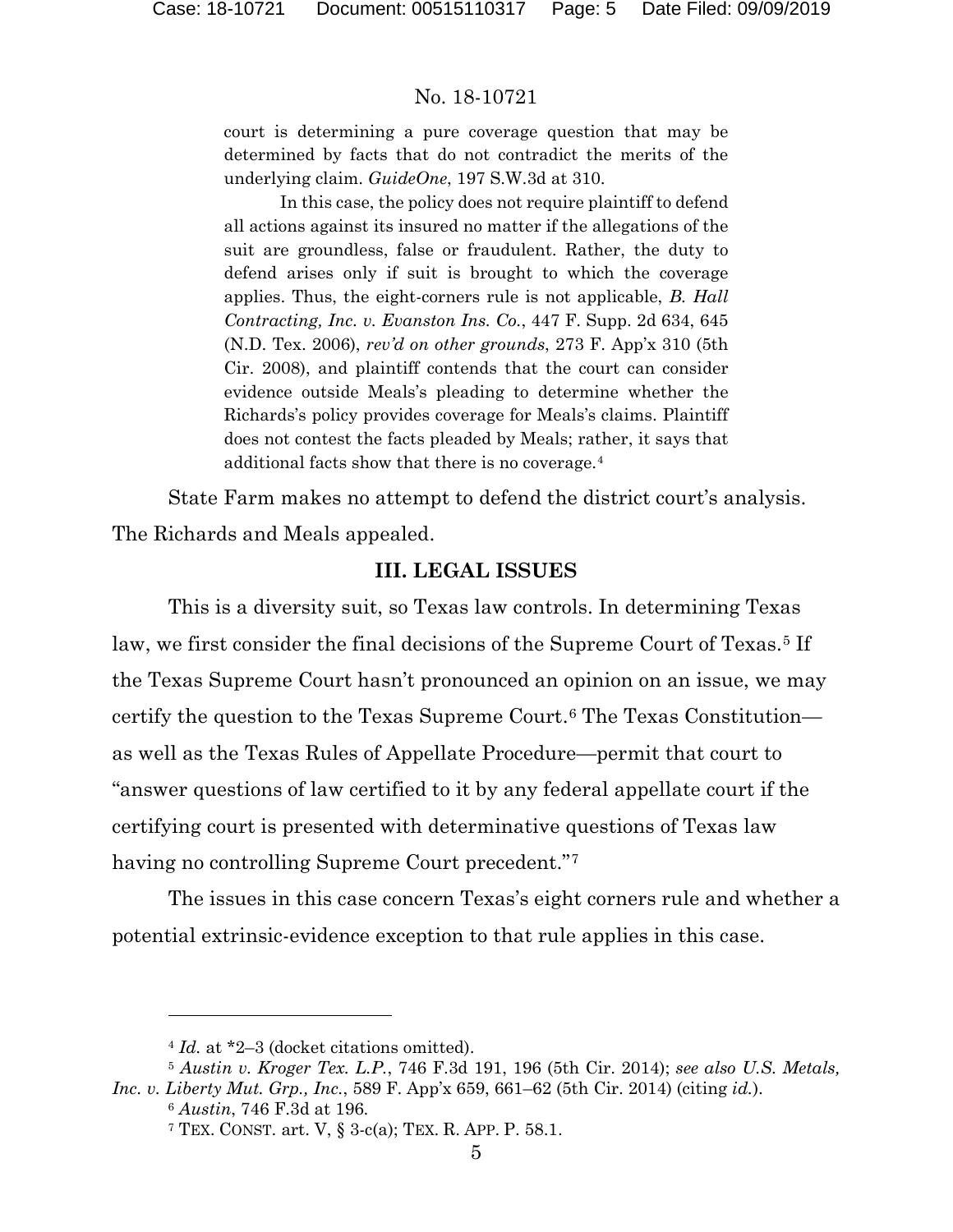### **A. The Eight-Corners Rule**

"In this circuit, courts routinely adjudicate the scope of insurers' duty to defend under Texas law. To this point, both Texas courts and federal courts have consistently applied the eight-corners rule."[8](#page-5-0) "Under the eight-corners rule, the duty to defend is determined by the claims alleged in the petition and the coverage provided in the policy."[9](#page-5-1) "The rule takes its name from the fact that only two documents are ordinarily relevant to the determination of the duty to defend: the policy and the pleadings of the third-party claimant."[10](#page-5-2) "Facts outside the pleadings, even those easily ascertained, are ordinarily not material to the determination and allegations against the insured are liberally construed in favor of coverage."[11](#page-5-3)

"Courts have defined the scope of the duty to defend broadly: 'Where the [petition] does not state facts sufficiently to clearly bring the case within or without the coverage, the general rule is that the insurer is obligated to defend if there is, potentially, a case under the [petition] within the coverage of the policy.'"[12](#page-5-4) "It is the insured's burden to establish that a claim is potentially within the scope of coverage."[13](#page-5-5) "Once the insured has established this, the burden shifts to the insurer to show 'that the plain language of a policy exclusion or limitation allows the insurer to avoid coverage of all claims, also within the confines of the eight corners rule."<sup>[14](#page-5-6)</sup> "Because the only two

<span id="page-5-0"></span><sup>8</sup> *GuideOne Specialty Mut. Ins. Co. v. Missionary Church of Disciples of Jesus Christ*, 687 F.3d 676, 682 (5th Cir. 2012).

<span id="page-5-1"></span><sup>9</sup> *Pine Oak Builders, Inc. v. Great Am. Lloyds Ins. Co.*, 279 S.W.3d 650, 654 (Tex. 2009) (Willett, J.).

<span id="page-5-2"></span><sup>10</sup> *GuideOne Elite Ins. Co. v. Fielder Rd. Baptist Church*, 197 S.W.3d 305, 308 (Tex. 2006).

<span id="page-5-3"></span><sup>11</sup> *Id.* (citing *Nat'l Union Fire Ins. Co. v. Merchs. Fast Motor Lines, Inc.*, 939 S.W.2d 139, 141 (Tex. 1997)).

<span id="page-5-6"></span><span id="page-5-5"></span><span id="page-5-4"></span><sup>12</sup> *Missionary Church*, 687 F.3d at 683 (alteration in original) (quoting *Nat'l Union Fire Ins. Co.*, 939 S.W.2d at 141).

<sup>13</sup> *Lincoln Gen. Ins. Co. v. Reyna*, 401 F.3d 347, 350 (5th Cir. 2005).

<sup>14</sup> *Id.* (citation omitted).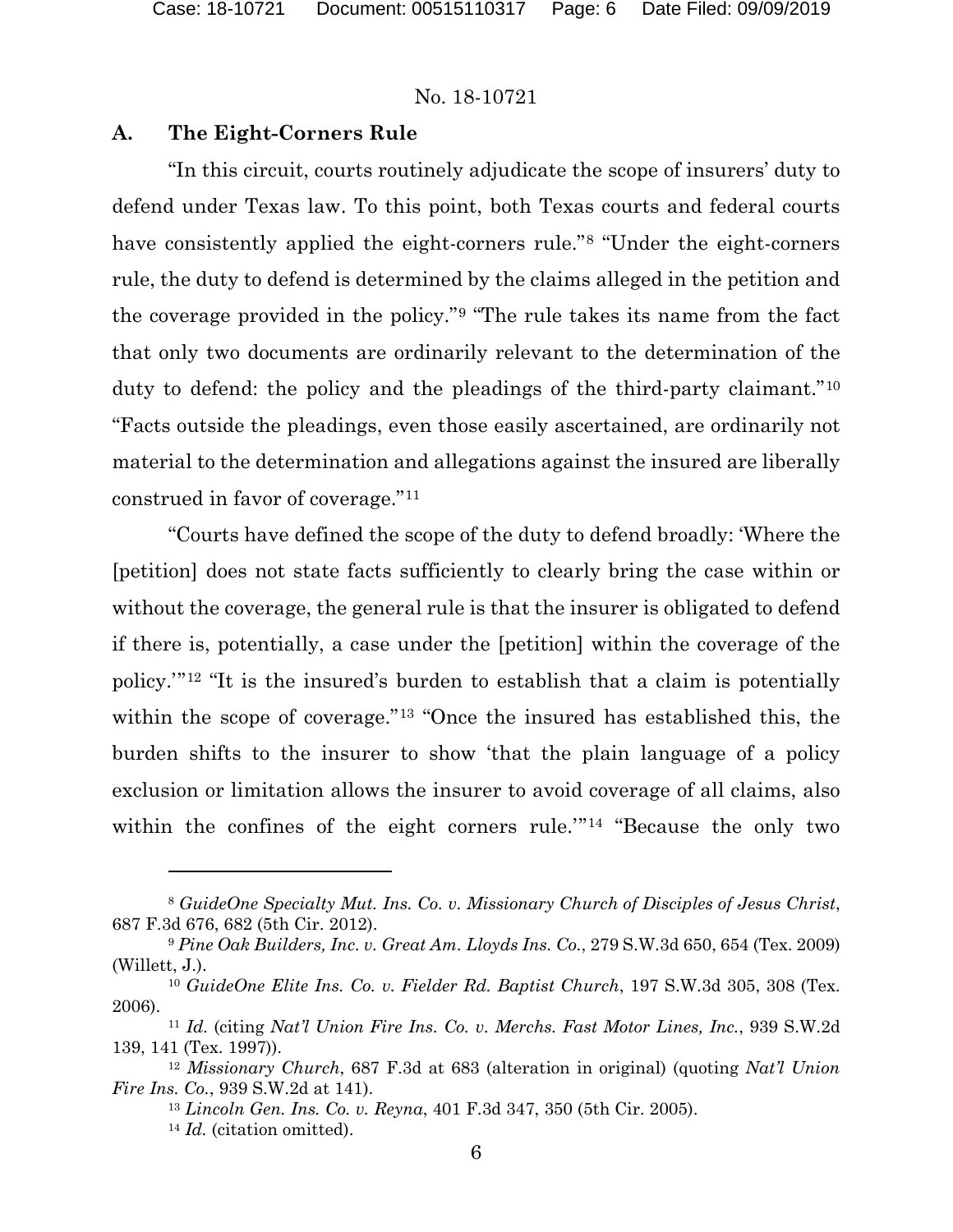documents relevant to the duty-to-defend inquiry are the insurance policy and the petition, an insurer's duty to defend can be determined at the moment the petition is filed."[15](#page-6-0) Thus, "[r]esort to evidence outside the four corners of these two documents is generally prohibited."[16](#page-6-1)

## **B. Extrinsic-Evidence Exception**

In *Northfield Ins. Co. v. Loving Home Care, Inc.*, we suggested that if the Texas Supreme Court were to recognize an extrinsic-evidence exception to the eight-corners rule, it would do so only

> when it is initially impossible to discern whether coverage is potentially implicated *and* when the extrinsic evidence goes solely to a fundamental issue of coverage which does not overlap with the merits of or engage the truth or falsity of any facts alleged in the underlying case.[17](#page-6-2)

Although Texas has never expressly adopted this two-pronged exception.<sup>[18](#page-6-3)</sup> this court has assumed its viability because the Texas Supreme Court has cited it with approval.<sup>[19](#page-6-4)</sup> Even so, the Texas Supreme Court has yet to decide a case that fits within this narrow exception.[20](#page-6-5)

<span id="page-6-0"></span><sup>15</sup> *ACE Am. Ins. Co. v. Freeport Welding & Fabricating, Inc.*, 699 F.3d 832, 840 (5th Cir. 2012).

<sup>16</sup> *Id.* (citation omitted).

<sup>17</sup> 363 F.3d 523, 531 (5th Cir. 2004).

<span id="page-6-3"></span><span id="page-6-2"></span><span id="page-6-1"></span><sup>18</sup> *See GuideOne*, 197 S.W.3d at 308 ("[T]his Court has never expressly recognized an exception to the eight-corners rule."); *Zurich Am. Ins. Co. v. Nokia, Inc.*, 268 S.W.3d 487, 497 (Tex. 2008) ("[W]hile Maryland has recognized exceptions, in some limited circumstances, to the eight-corners rule, Texas has not.").

<span id="page-6-4"></span><sup>19</sup> *Ooida*, 579 F.3d at 475–76 ("In [*GuideOne*], the Supreme Court of Texas cited this language from *Northfield* with approval, though it held that the circumstances of the case before it did not meet the conditions of the exception."); *id.* at 476 ("We find that *GuideOne* supports our '*Erie* guess' that the limited conditions of an exception to the eight corners rule exists here."); *Star-Tex Res., L.L.C. v. Granite State Ins. Co.*, 553 F. App'x 366, 371 (5th Cir. 2014) ("We conclude that there is a limited exception to the eight-corners rule that, under the circumstances of this appeal, allows us to consider extrinsic evidence."); *see also Lyda Swinerton Builders, Inc. v. Okla. Sur. Co.*, 903 F.3d 435, 448 (5th Cir. 2018).

<span id="page-6-5"></span><sup>20</sup> *See GuideOne*, 197 S.W.3d at 309–10; *Zurich Am. Ins. Co.*, 268 S.W.3d at 497; *Pine Oak Builders, Inc.*, 279 S.W.3d at 654.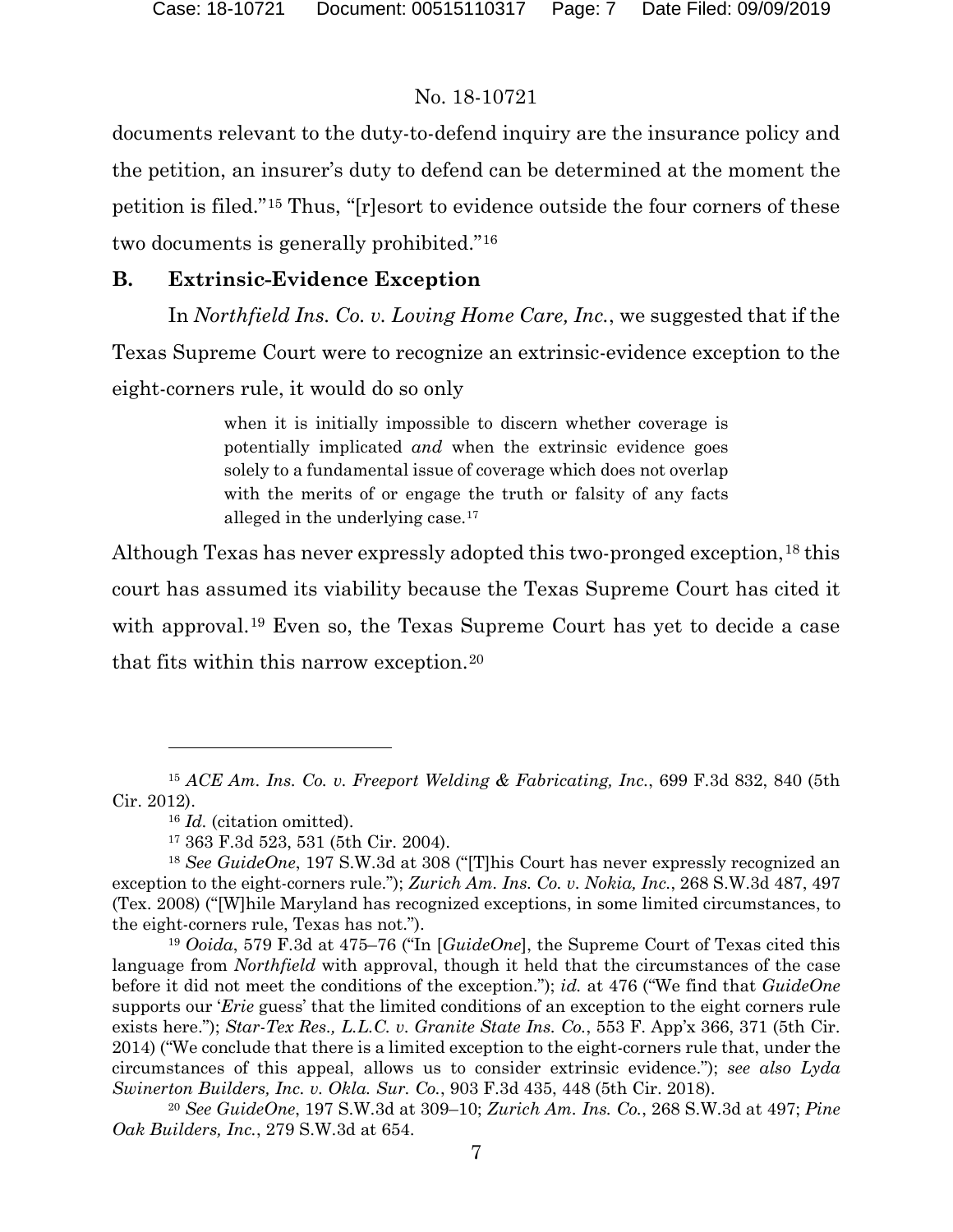In *GuideOne*, the exception did not apply because the extrinsic evidence engaged in the truth or falsity of the facts alleged in the underlying petition, thus failing the second prong.[21](#page-7-0) There, the underlying plaintiff alleged she was sexually abused by the insured's employee during a particular timeframe. The insurer, however, introduced evidence showing that the alleged abuser was not employed during the policy's coverage period. The court noted this evidence "directly contradict[ed] the plaintiff's allegations that the [insurer] employed [the abuser] during the relevant coverage period, an allegation material, at least in part, to the merits of the third-party claim."[22](#page-7-1) The court also noted that the plaintiff's allegations potentially implicated coverage because "the contract provided that [the insurer] should 'defend any suit brought against [the insured] seeking damages, even if the allegations of the suit are groundless, false or fraudulent'" and "Jane Doe alleged that Evans sexually assaulted her during the policy period and was a youth minister at the Church at the time."<sup>[23](#page-7-2)</sup> The court, however, suggested that extrinsic evidence might be permissible if it concerned only a "pure coverage" question, and provided this example:

> [I]n *International Service Insurance Co. v. Boll*, 392 S.W.2d 158, 160 (Tex. Civ. App.—Houston 1965, writ ref'd n.r.e.), the insurer refused to defend its insured in an autocollision case because of a policy endorsement that excluded coverage for "any claim arising from accidents which occur while any automobile is being operated by Roy Hamilton Boll." The plaintiff's petition alleged that the insured's son was driving the insured's car when the accident occurred, but did not otherwise identify the driver. After resolving the third-party claim, the insured sued his insurer to recover his defense costs. During this subsequent litigation, the parties stipulated that the insured's only son, Roy Hamilton Boll, was driving the insured vehicle. The court of appeals concluded that the stipulation established

<span id="page-7-0"></span><sup>21</sup> 197 S.W.3d at 309–10.

<span id="page-7-1"></span><sup>22</sup> *Id.* at 310.

<span id="page-7-2"></span><sup>23</sup> *Id.*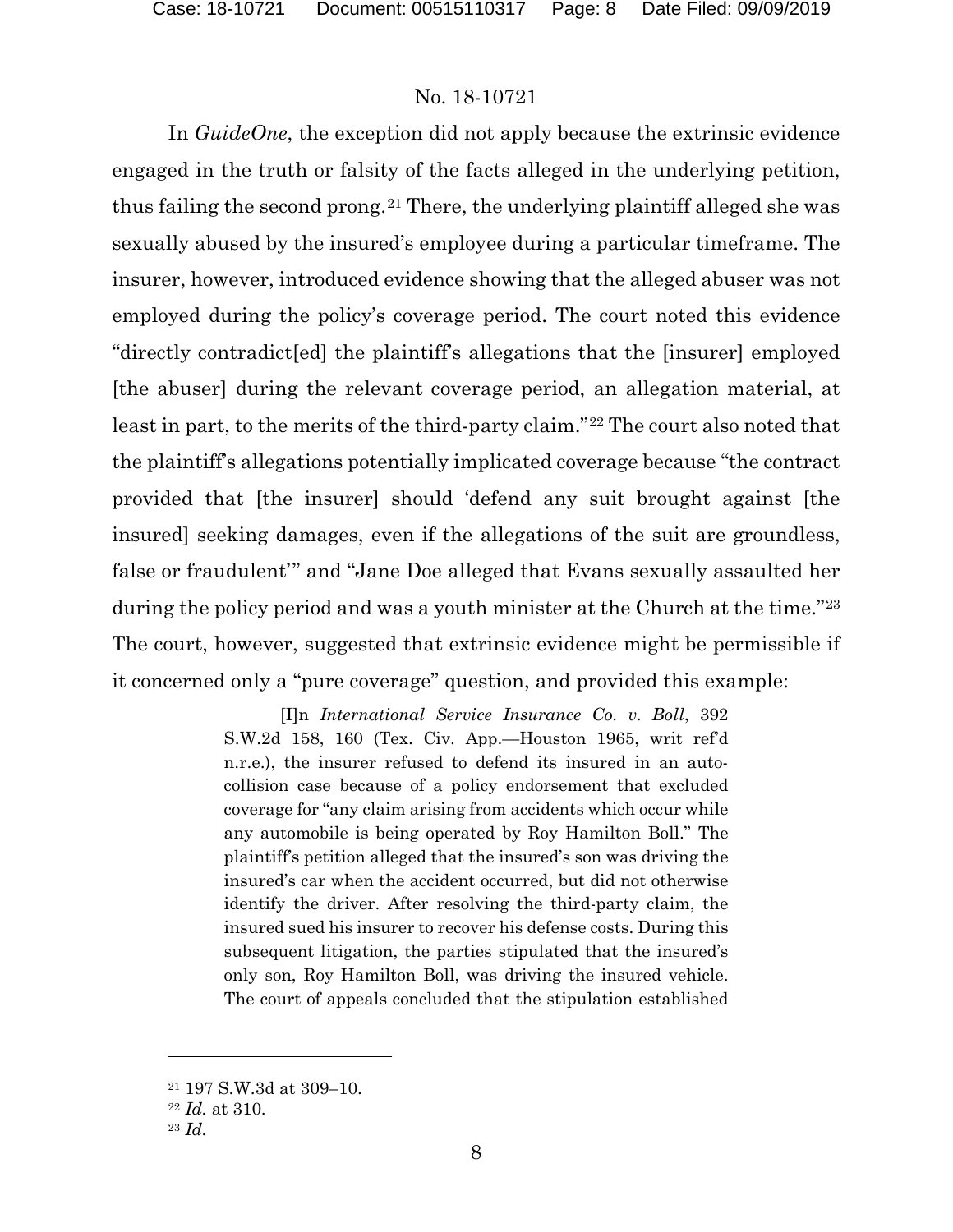the accident had not been covered and that the insurer had no duty to defend.

The extrinsic evidence in *Boll*, however, went strictly to the coverage issue. It did not contradict any allegation in the third-party claimant's pleadings material to the merits of that underlying claim.[24](#page-8-0)

In *Zurich American Insurance Co. v. Nokia, Inc.*, the Texas Supreme Court again declined to adopt an exception to the eight-corners rule.[25](#page-8-1) There, plaintiffs in several underlying lawsuits (five MDL cases) alleged that Nokia's phones resulted in "biological effects" or "biological injury." The policy, however, covered "damages because of bodily injury."<sup>[26](#page-8-2)</sup> Although the court's central holding was that the plaintiffs sought damages because of "bodily injury"—and thus the insurer had a duty to defend—the court's short discussion of the eight-corners rule is relevant.<sup>[27](#page-8-3)</sup> The insurers urged the court to consider one group of plaintiffs' briefs in a separate MDL case which indicated that their claims were solely for economic damages—not bodily injury.[28](#page-8-4)

The court rejected this invitation for several reasons, but primarily because Texas had not recognized an exception to the eight-corners rule.[29](#page-8-5) The court further noted that "even if we were to recognize [the *Northfield* exception] to the eight-corners rule, this case would not fit within its parameters."[30](#page-8-6) In addressing the exception, the court did not reach Nokia's argument that the extrinsic evidence touched on the case's merits (going to the exception's second prong); rather, it foreclosed its analysis at the first prong because the policy

<span id="page-8-1"></span><span id="page-8-0"></span><sup>24</sup> *Id.*

<span id="page-8-3"></span><span id="page-8-2"></span><sup>25</sup> 268 S.W.3d at 497. <sup>26</sup> *Id.* at 491. <sup>27</sup> *See id.* at 493–97. <sup>28</sup> *Id.* at 497. <sup>29</sup> *Id.*

<span id="page-8-6"></span><span id="page-8-5"></span><span id="page-8-4"></span><sup>30</sup> *Id.* at 498.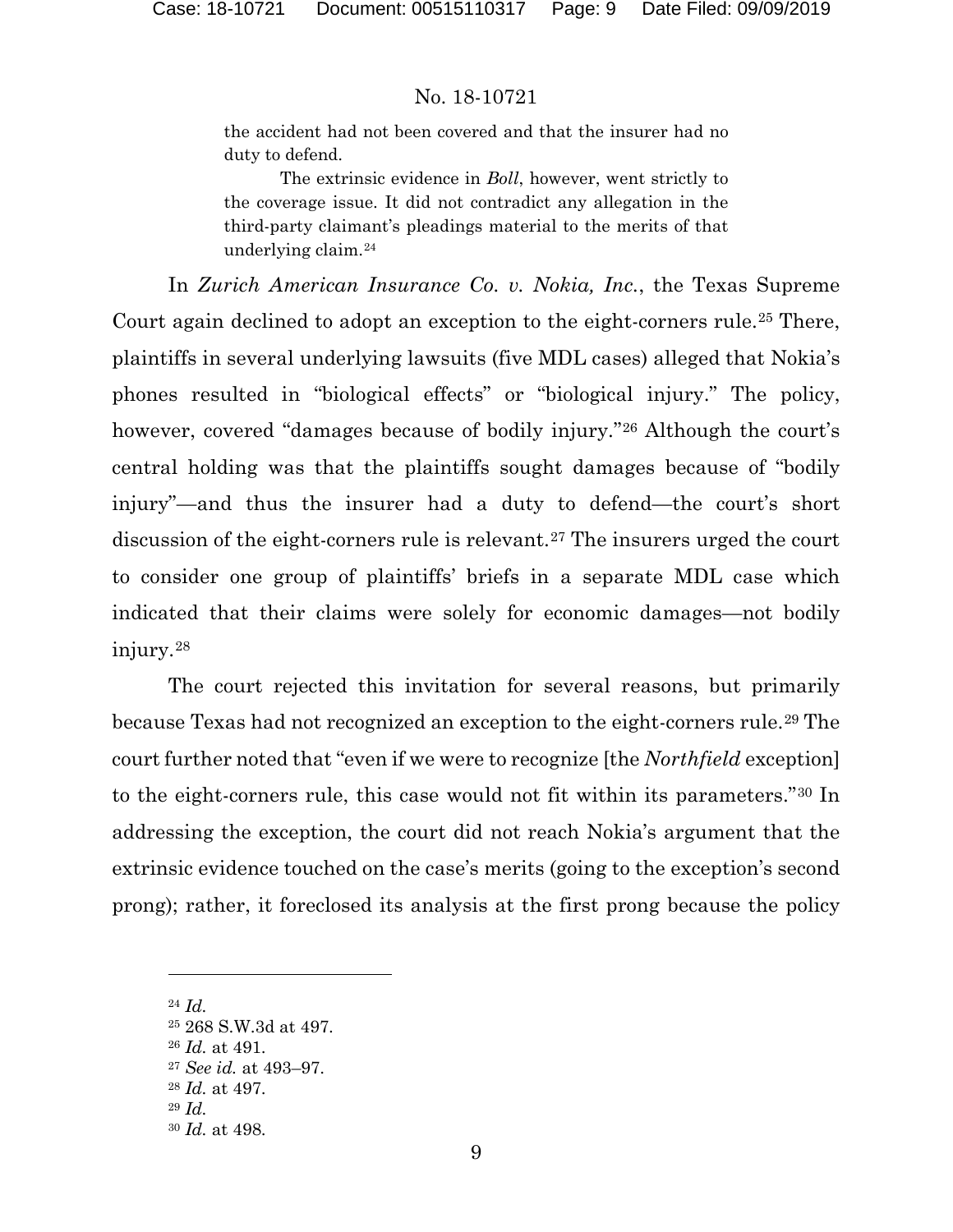covered damages because of bodily injury, and that's exactly what the plaintiffs alleged.[31](#page-9-0)

The most recent case from the Texas Supreme Court involved five underlying suits alleging water damage due to the insured's defective construction.[32](#page-9-1) The policy in that case provided coverage for "those sums that the Insured becomes legally obligated to pay as damages because of . . . 'property damage' to which this insurance applies," but another provision removed coverage for property damage to the insured's completed work.[33](#page-9-2) That exclusion contained an exception "if the damaged work or the work out of which the damage arises was performed on your behalf by a subcontractor."[34](#page-9-3) Thus, if the petitions alleged defective work by a subcontractor, then the insurer had a duty to defend.[35](#page-9-4) One of the five underlying complaints did not contain any allegations of defective work by a subcontractor, so the insured "submitted evidence that the defective work alleged . . . was performed by subcontractors."[36](#page-9-5) The court rejected this evidence because it contradicted the facts alleged in the suit (that only the insured performed the work). Thus, the insurer failed at the second prong.

In sum, there is no controlling Texas Supreme Court caselaw determining whether there's a policy-language exception to the eight-corners rule. And so, we turn to the Texas Supreme Court to answer our certified

l

<span id="page-9-1"></span><span id="page-9-0"></span><sup>31</sup> *Id.* ("We need not reach this issue, however, because here it is not 'initially impossible to determine whether coverage is potentially implicated'—it is." (quoting *GuideOne*, 197 S.W.3d at 309)).

<sup>32</sup> *Pine Oak*, 279 S.W.3d at 651–52.

<sup>33</sup> *Id.* at 653 n.11.

<sup>34</sup> *Id.* at 653.

<span id="page-9-5"></span><span id="page-9-4"></span><span id="page-9-3"></span><span id="page-9-2"></span><sup>35</sup> *See id.* ("[C]overage therefore depends in part on whether the alleged defective work was performed by Pine Oak or a subcontractor.").

<sup>36</sup> *Id.* at 654.